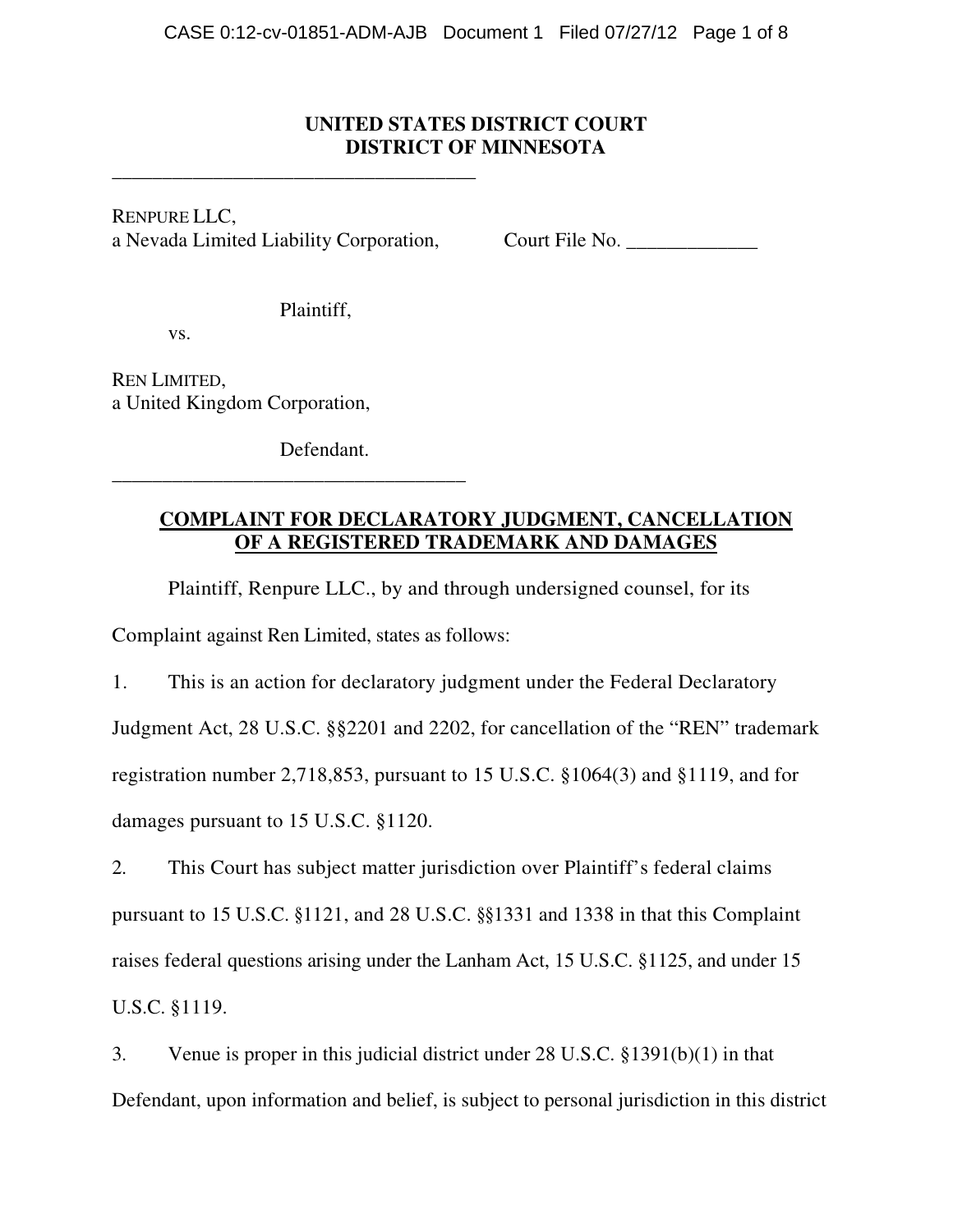#### CASE 0:12-cv-01851-ADM-AJB Document 1 Filed 07/27/12 Page 2 of 8

and is thus deemed to reside here; and under 28 U.S.C. §1391(d), as Defendant is an alien corporation.

4. Defendant is subject to personal jurisdiction in Minnesota pursuant to Minnesota's long arm statute MN Statute 116B.11, as Defendant transacts business at least with Sephora stores located within the State of Minnesota.

### THE PARTIES

5. RENPURE LLC ("Renpure") is a limited liability corporation organized under the laws of Nevada with its principal place of business at 720 Old Shady Oak Road, Eden Prairie, MN 55344.

6. REN LIMITED ("Defendant") is a company organized under the laws of the United Kingdom, with its principal place of business at 65 New Cavendish Street, London, England W1G 7LS.

### THE FACTS

7. Defendant is the owner of a trademark "REN" registered in Great Brittan and Northern Ireland on May 21, 1999. Exhibit 1.

8. On May 27, 2003, based upon the foregoing registration, Defendant caused to be registered in the United States the trademark "REN", Registration No. 2,718,853. Exhibit 2.

9. The registration of the "REN" trademark in the United States was based upon the following description of goods: "Cosmetics; cosmetic preparations for skin care; cosmetic kits comprising any combination of lip gloss, lipstick, lip-liner, eye-shadow, mascara, eye-liner and/or blusher; skincare lotions, creams and preparations; toiletries, namely,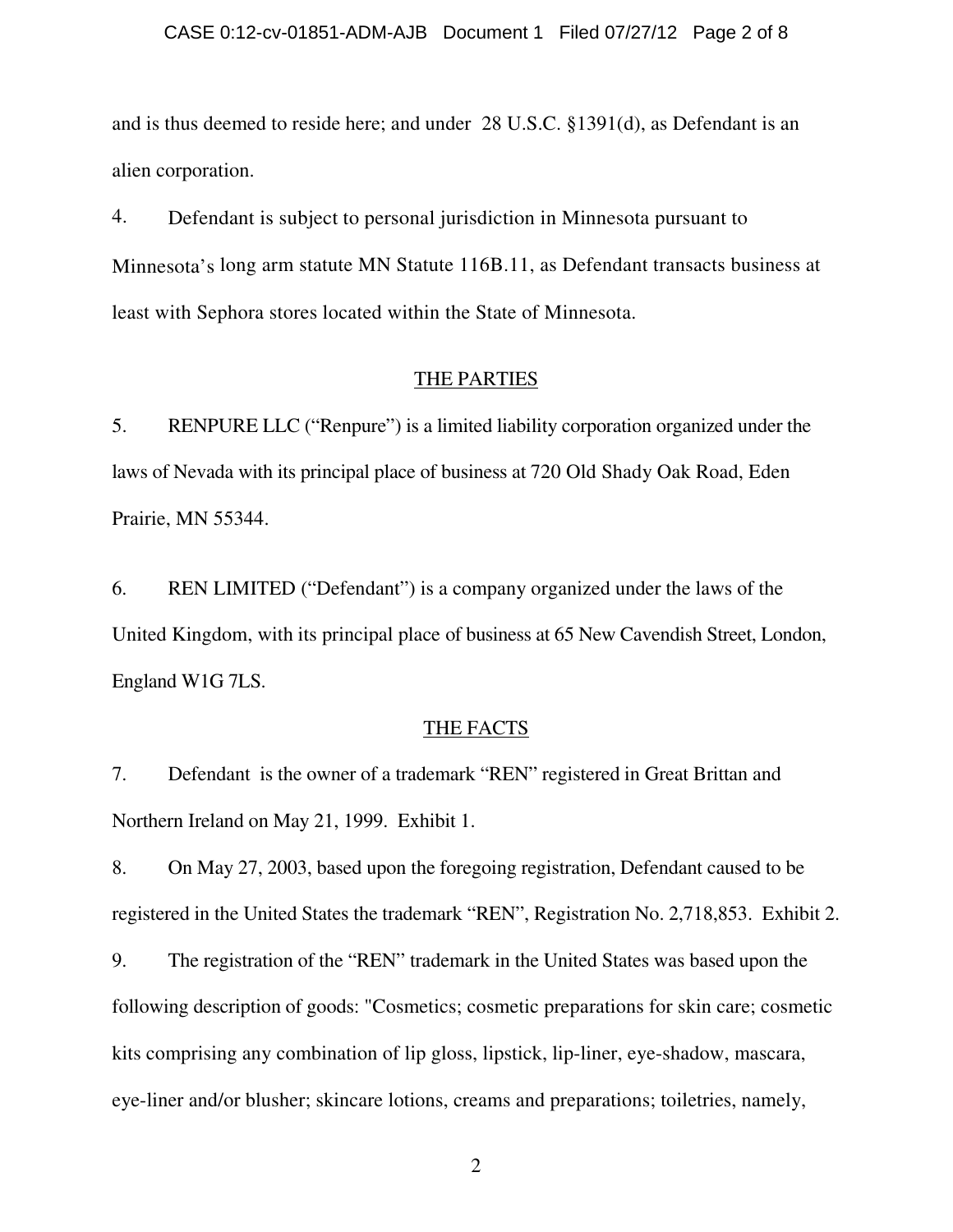### CASE 0:12-cv-01851-ADM-AJB Document 1 Filed 07/27/12 Page 3 of 8

perfumes, body washes, cleansers and body sprays; perfumery; essential oils for personal use; antiperspirants, deodorants and body sprays; lipsticks and lip balms; bath preparations, namely, bath crystals and oils; soap; cotton wool for cosmetic purposes; cotton sticks for cosmetic purposes; dentifrices; denture cleaning preparations; mouthwashes; depilatory preparations; nail care preparations; nail polish; nail polish removers; false nails; false eyelashes; emery boards; bleaching preparations for cosmetic purposes; hair lotions, hair mousses, hair gels, hair waxes and hair sprays; hair colorants and dyes; shaving preparations; after-shave lotions; sun-tanning preparations; fake tanning preparations; talcum powder". Exhibit 2.

10. On or about July 23, 2009, Defendant caused to be filed with the United States Patent and Trademark Office ("USPTO") a Combined Declaration of Use and Incontestability Under Sections 8 & 15. Exhibit 3.

11. The Declaration (exhibit 3) was signed by the CEO of Defendant, Antony Buck, below the following language:

"The undersigned, being hereby warned that willful false statements and the like are punishable by fine or imprisonment, *or* both, under Section 1001 of Title 18 of the United States Code, and that such willful false statements may jeopardize the validity of this document, declares that I am properly authorized to execute this document on behalf of the Owner: and all statements made of my own knowledge are true and all statements made on information and belief are believed to be true." Exhibit 3.

12. The above referred declaration, signed by the Defendant's CEO, Antony Buck, in

February of 2009, also stated in part:

"The Owner has used the above-identified mark in commerce for five (5) consecutive years after the date of registration or the date of publication under Section 12(c), and is still using the mark in commerce on or in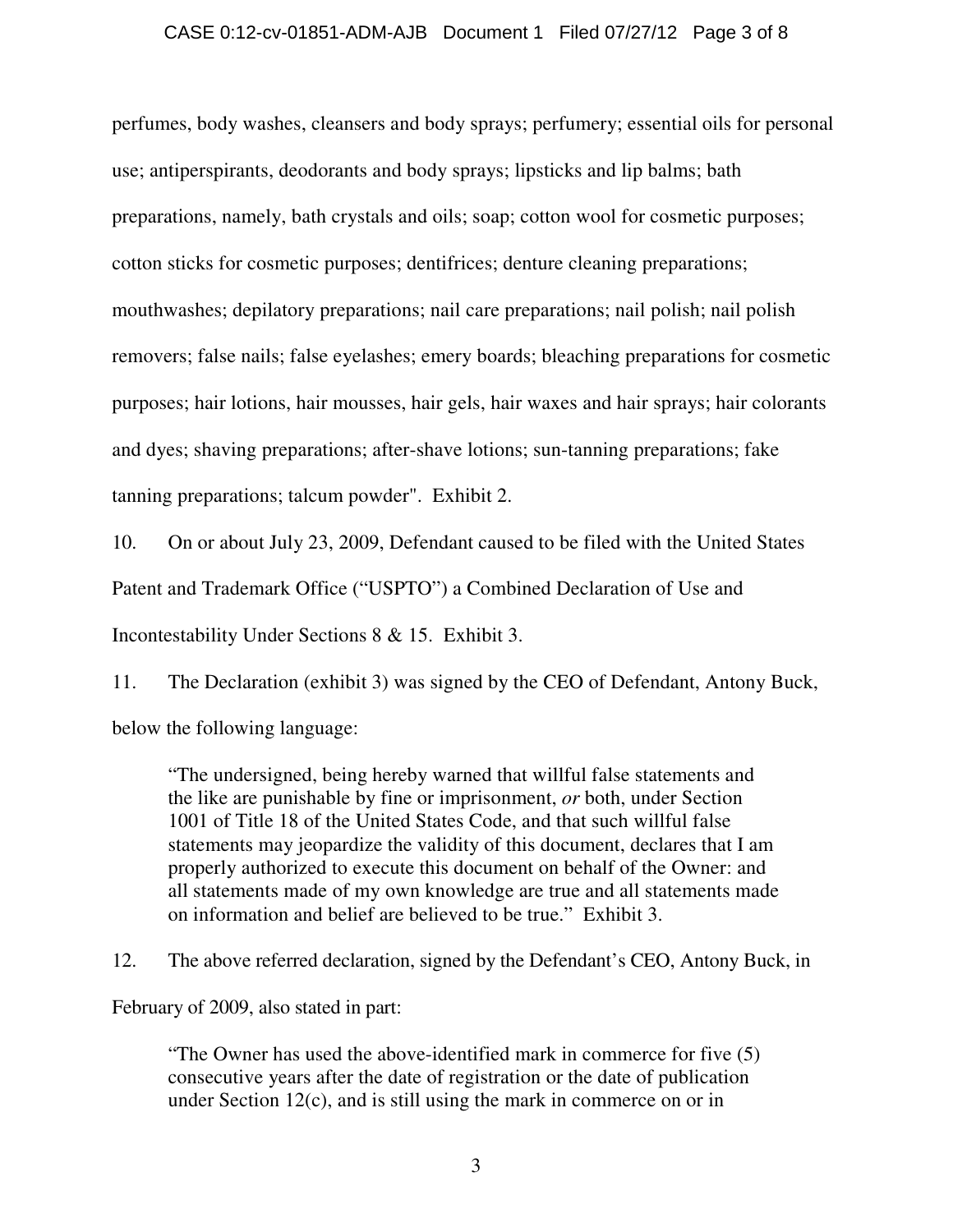connection with all goods listed in the above-identified registration, except for the following:". Exhibit 3.

13. Defendant listed no exceptions on the subject declaration, confirming that the "REN" trademark had been used in commerce on or in connection with all the goods listed in paragraph 9 of this Complaint, for five (5) consecutive years. Exhibit 3.

14. On information and belief, the following goods were not used in U.S. commerce on or in connection with the "REN" mark for five (5) consecutive years beginning in May of 2003: cosmetic kits comprising any combination of lip gloss, lipstick, lip-liner, eyeshadow, mascara, eye-liner and/or blusher; essential oils for personal use; antiperspirants, deodorants and body sprays; lipsticks and lip balms; bath crystals; cotton wool for cosmetic purposes; cotton sticks for cosmetic purposes; dentifrices; denture cleaning preparations; mouthwashes; depilatory preparations; nail care preparations; nail polish; nail polish removers; false nails; false eyelashes; emery boards; bleaching preparations for cosmetic purposes, hair lotions, hair mousses, hair gels, hair waxes and hair sprays; hair colorants and dyes; sun-tanning preparations; fake tanning preparations; talcum powder.

15. On information and belief, the following goods were also not used in U.S. commerce on or in connection with the "REN" mark for five (5) consecutive years beginning in May of 2003: hair care preparations; shampoos; hair conditioners.

16. Antony Buck, as CEO of Defendant, knew in February of 2009, which of the company's products were being sold into the United States, and knew the subject declaration (exhibit 3) was false.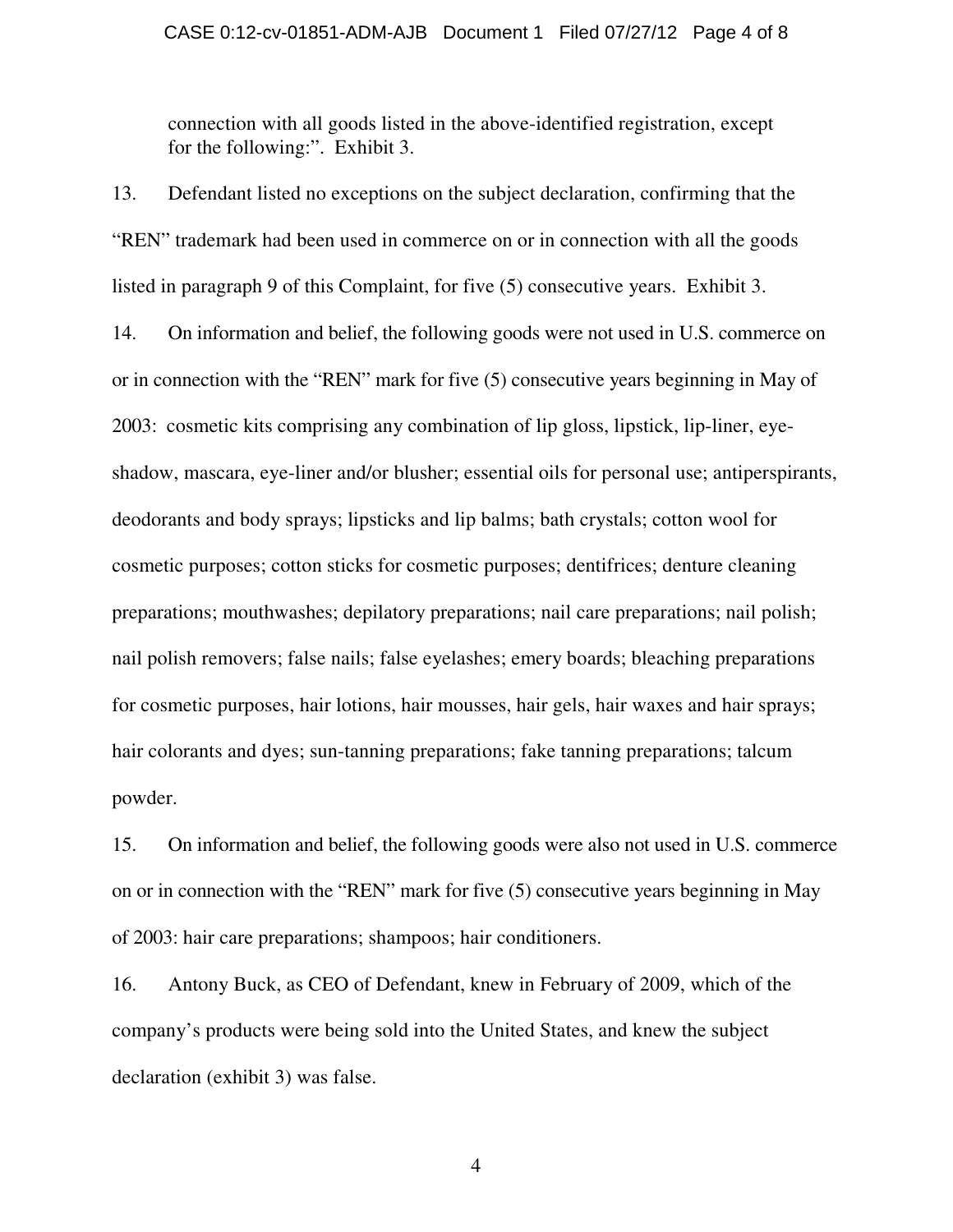#### CASE 0:12-cv-01851-ADM-AJB Document 1 Filed 07/27/12 Page 5 of 8

17. On information and belief, as Defendant did not use the "REN" trademark for five (5) consecutive years in commerce on or in conjunction with the goods listed in paragraphs 14 and 15 of this Complaint, the declaration (exhibit 3) was knowingly false and fraudulent.

18. On information and belief, Defendant failed to use the "REN" trademark on or in connection with hair care preparations, shampoos, hair conditioners and the like, for three consecutive years after registration, and thus Defendant has abandoned the "REN" trademark for these goods in the United States.

19. Management personnel of Renpure have been selling shampoos and conditioners in the United States for over 30 years and are intimately familiar with competing products and the U.S. markets for such products.

20. Renpure and its aforementioned management have never encountered a shampoo or conditioner hair care product in the United States sold or distributed under the name "REN".

21. Based upon the familiarity with hair care products and the retail U.S. markets for those products, Renpure began selling hair shampoos and hair conditioners under the brand name REN in 2012.

22. On or about June 18, 2012, Renpure received a cease and desist letter from counsel for Defendant, dated June 14, 2012, demanding that Renpure discontinue the use of "REN" on its hair shampoos and conditioners. Exhibit 4.

23. Renpure, having an apprehension of being sued for trademark infringement created by the subject cease and desist letter, now brings this action for declaratory relief.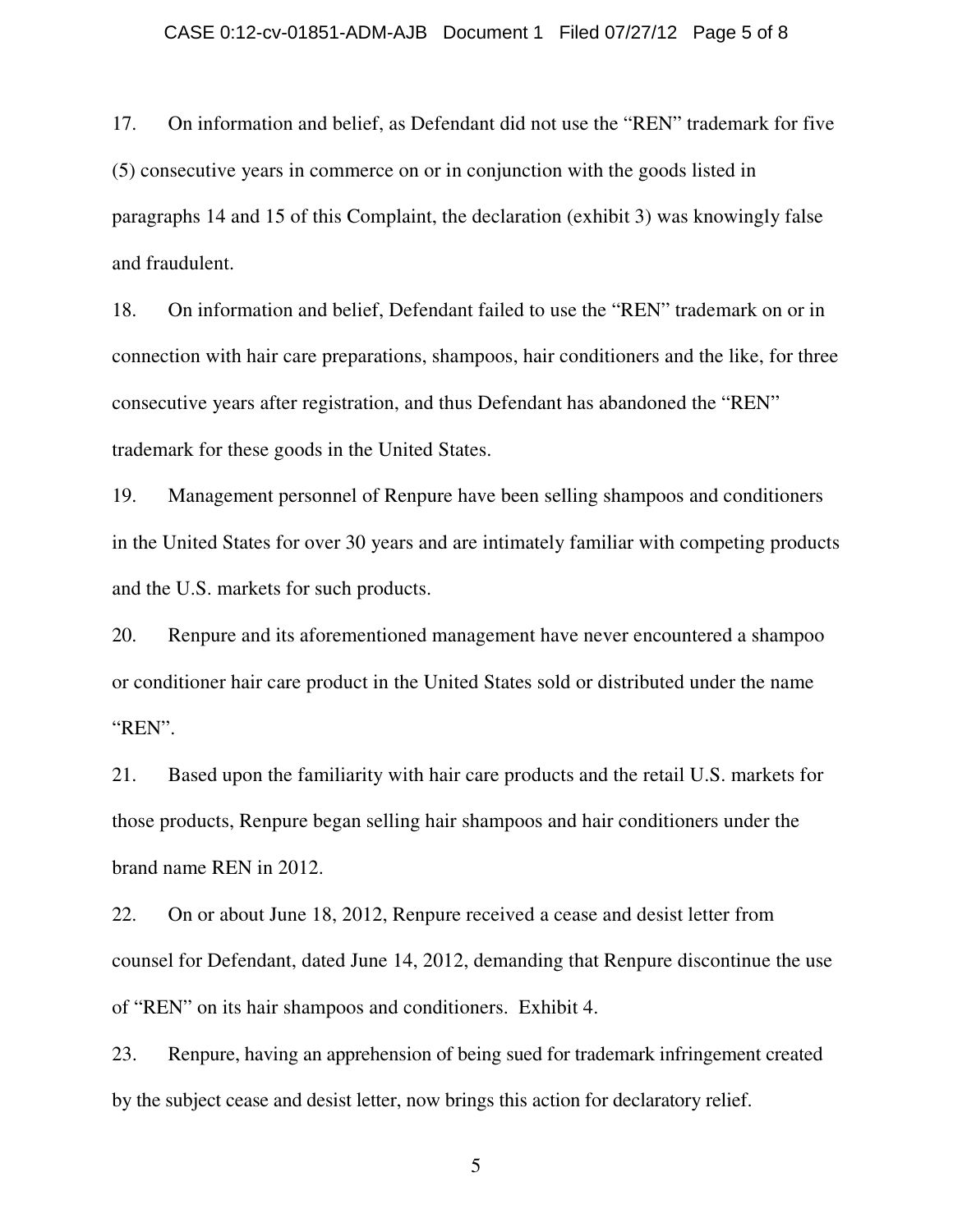#### COUNT I - DECLARATORY JUDGMENT

24. Renpure restates and incorporates by reference, as if fully set forth herein, the averments contained in the preceding paragraphs.

25. By virtue of the June 14, 2012 letter to Renpure demanding that Renpure cease and desist its use of "REN" on its shampoo and conditioner products, a controversy exists between the parties to this action that warrants the Court to declare whether Defendant can validly claim any intellectual property rights to the term "REN". Until the court makes such a declaration, Renpure will be in doubt as to its rights.

26. Defendant does not have any valid or enforceable trademark rights in "REN".

27. Defendant has abandoned the use of "REN" in connection with it use with hair care preparations, shampoos, hair conditioners and the like.

#### COUNT II: CANCELLATION - FRAUD – 15 U.S.C. §1064(3)

28. Renpure restates and incorporates by reference, as if fully set forth herein, the averments contained in the preceding paragraphs.

29. Defendant's description of goods in its Combination Section 8 & 15 Declaration (exhibit 3) were knowingly false and made with the intent to be relied upon by the USPTO, and thus Defendant's trademark rights in the mark "REN" were obtained by fraud and should be cancelled pursuant to 15 U.S.C. §1064(3) under the court's authority pursuant to 15 U.S.C. §1119.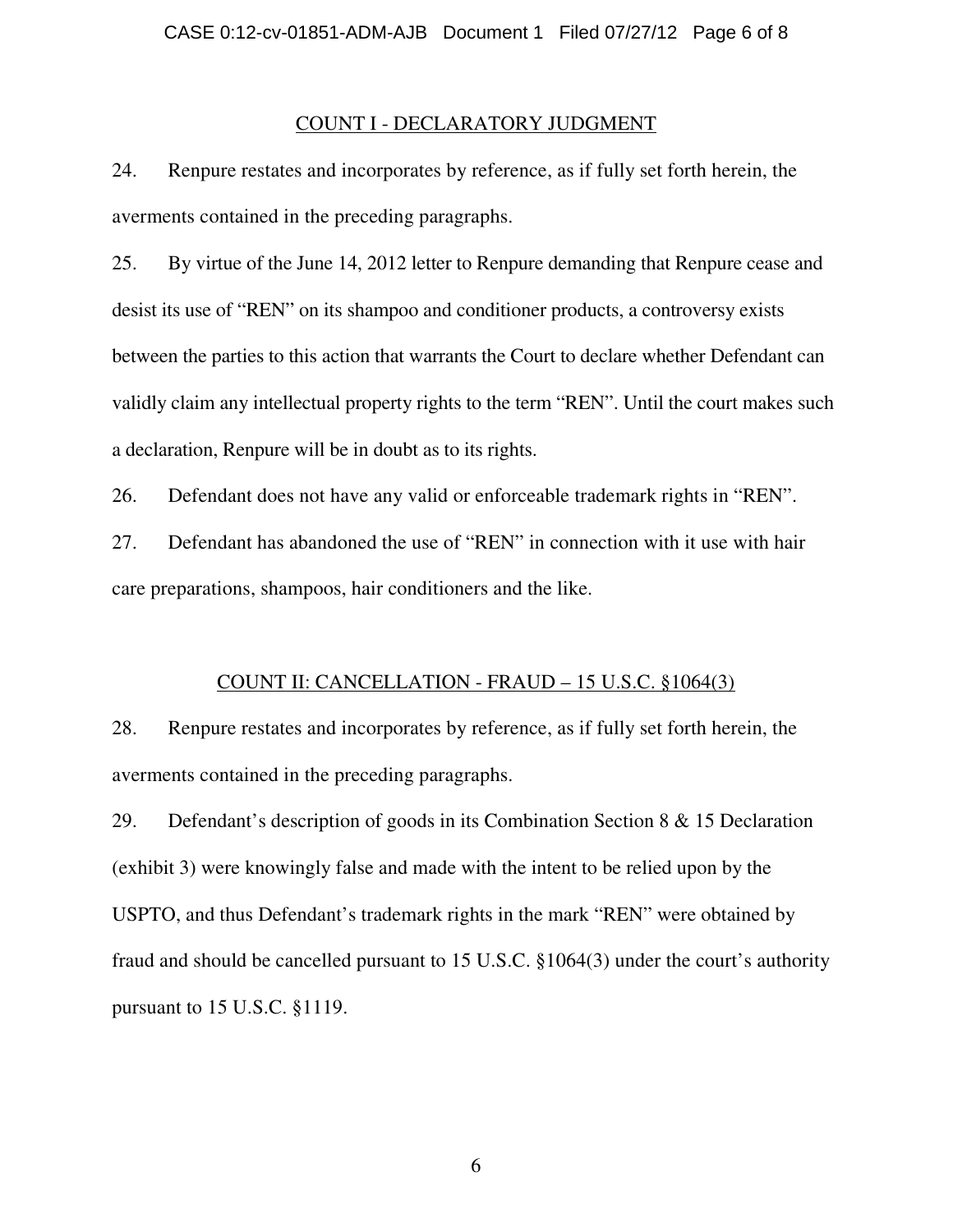### COUNT III - CIVIL LIABILITY FOR FALSE OR FRAUDULENT REGISTRATION UNDER 15 U.S.C. §1120

30. Renpure restates and incorporates by reference, as if fully set forth herein, the averments contained in the preceding paragraphs.

31. As set forth above, Registration No. 2,718,853 for the mark "REN" is invalid and unenforceable due to fraud on the USPTO.

32. Under 15 U.S.C. § 1120, Defendant is liable for damages that Renpure has sustained as a consequence of the false and fraudulent registration by Defendant of the name "REN".

# DEMAND FOR JURY TRIAL

33. Pursuant to Fed.R.Civ.P. 38(b), Renpure demands a jury trial on all matters triable before a jury.

# DEMAND FOR RELIEF

WHEREFORE, Renpure demands judgment as follows:

A. A declaratory judgment that Renpure's use of the word "REN" is lawful and does not infringe on any rights of Defendant.

B. A declaratory judgment that Defendant has abandoned the use of the trademark "REN" for use on or in conjunction with hair shampoos, hair conditioners and the like.

C. A declaratory judgment that Defendant's "REN" trademark was obtained by fraud and certify such declaratory judgment to the Director of the U.S. Patent and Trademark Office under 15 U.S.C.A. § 1119 for appropriate cancellation action, and instruct the U.S. Patent and Trademark Office and all applicable state offices to record the declaratory